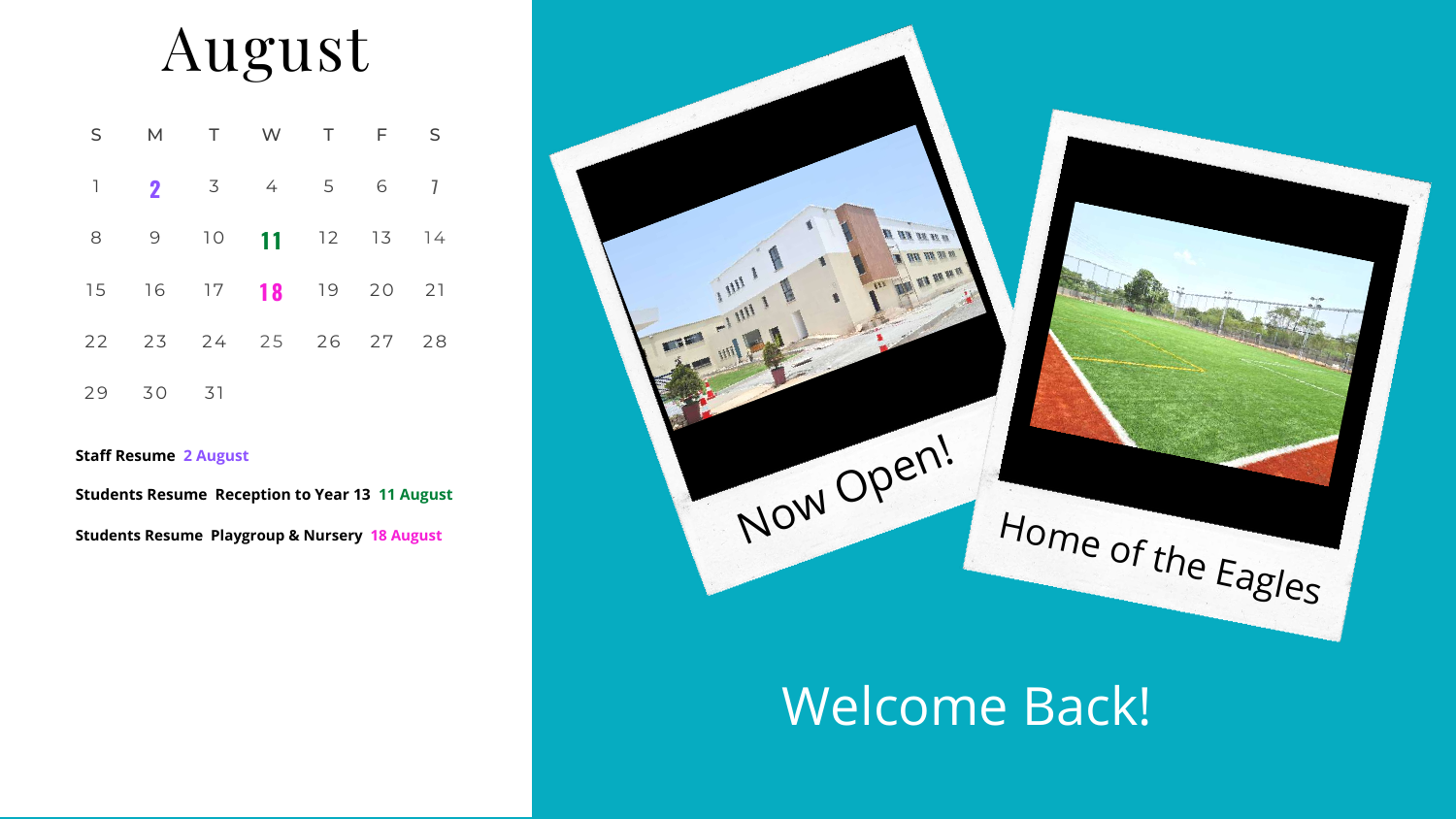# September

| S              |                      | M T W T     |             | F S |                |  |
|----------------|----------------------|-------------|-------------|-----|----------------|--|
|                |                      |             | $1 \t2 \t3$ |     | $\overline{4}$ |  |
| 5 <sup>5</sup> | 6                    | 7 8 9 10 11 |             |     |                |  |
|                | 12 13 14 15 16 17    |             |             |     | 18             |  |
|                | 19 20 21 22 23 24 25 |             |             |     |                |  |
|                | 26 27 28 29 30       |             |             |     |                |  |

**Kwame Nkrumah Memorial Day 21 Sept No School**

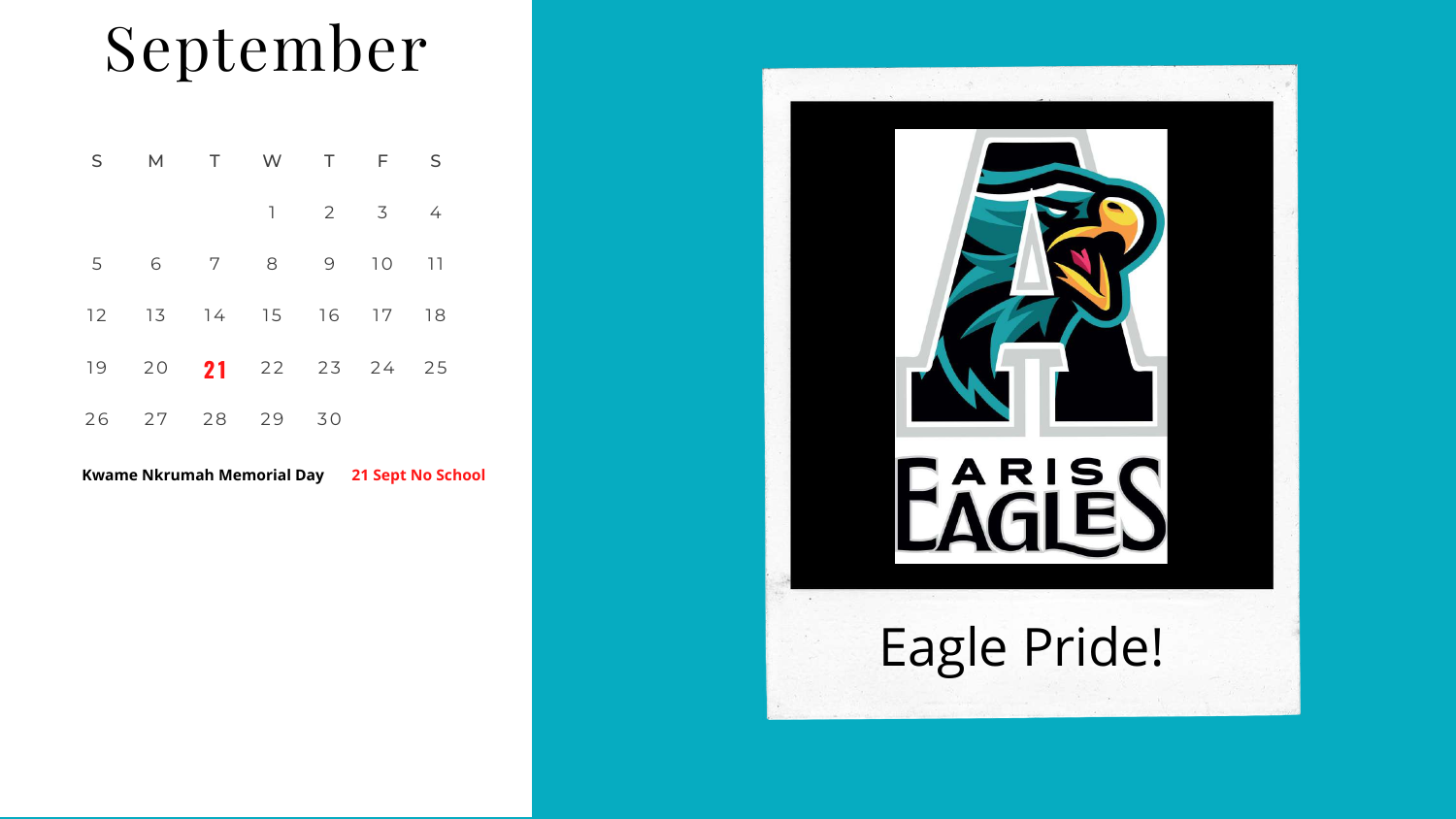### October

| S  | M              |             | T W            | $\mathsf T$    | F. | S  |
|----|----------------|-------------|----------------|----------------|----|----|
|    |                |             |                |                | 1  | 2  |
| 3  | $\overline{4}$ | $5\qquad 6$ |                | $\overline{7}$ | 8  | 9  |
| 10 |                |             | 11 12 13 14 15 |                |    | 16 |
| 17 | 18             |             | 19 20 21 22    |                |    | 23 |
| 24 | 25 26 27 28 29 |             |                |                |    | 30 |
| 31 |                |             |                |                |    |    |

**Mid Semester Break 11-15 Oct No School**

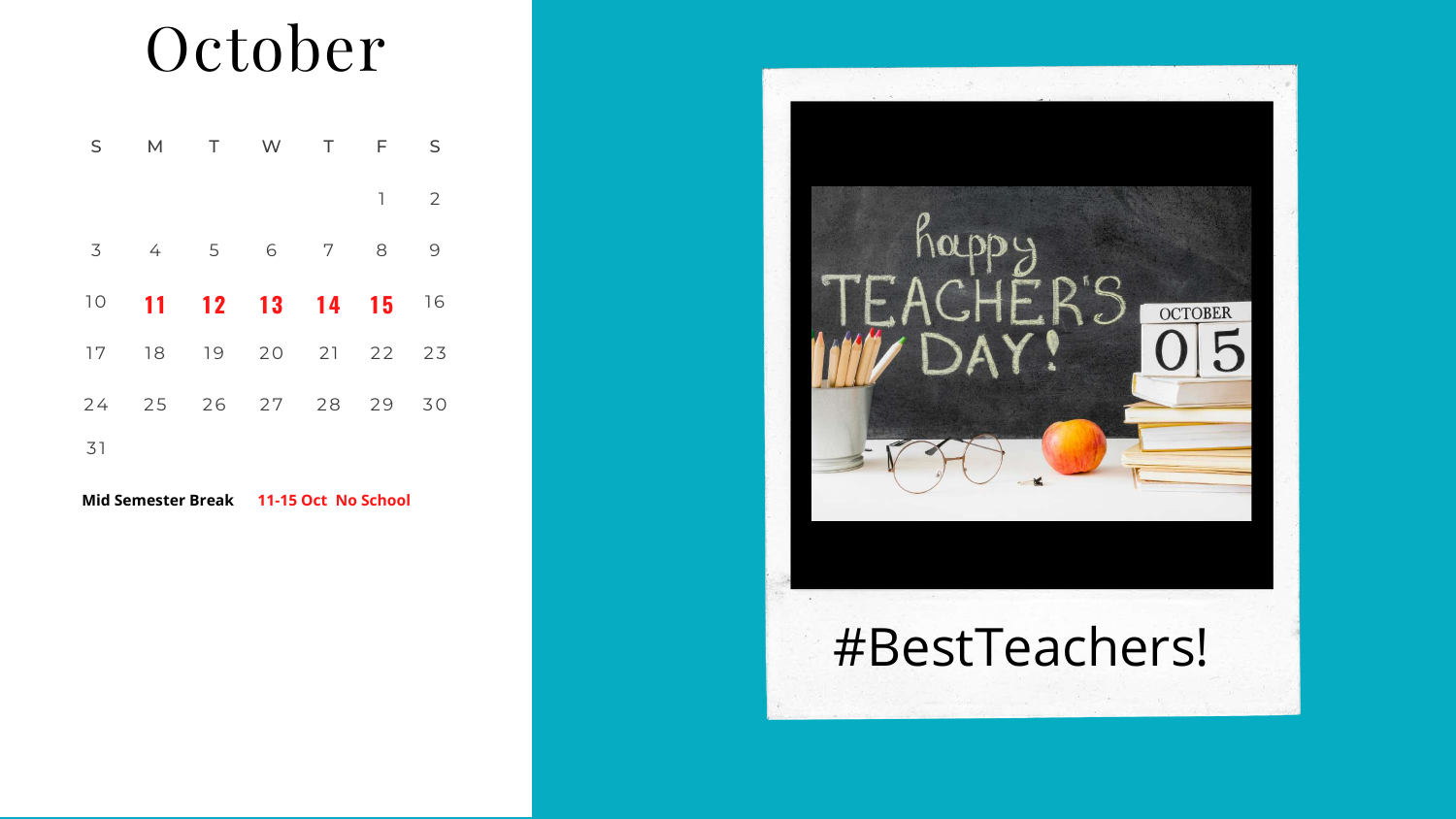| S.         |                      |    | M T W T F       |  | $\overline{\mathsf{S}}$ |
|------------|----------------------|----|-----------------|--|-------------------------|
|            | $\mathbb{L}$         |    | 2 3 4 5         |  | 6                       |
| $7\degree$ |                      |    | 8 9 10 11 12 13 |  |                         |
|            | 14 15 16 17 18 19    |    |                 |  | 20                      |
|            | 21 22 23 24 25 26 27 |    |                 |  |                         |
|            | 28 29                | 30 |                 |  |                         |

 $\blacktriangleright$ 

# Happy World **Children's**

### November

#### #Child Rights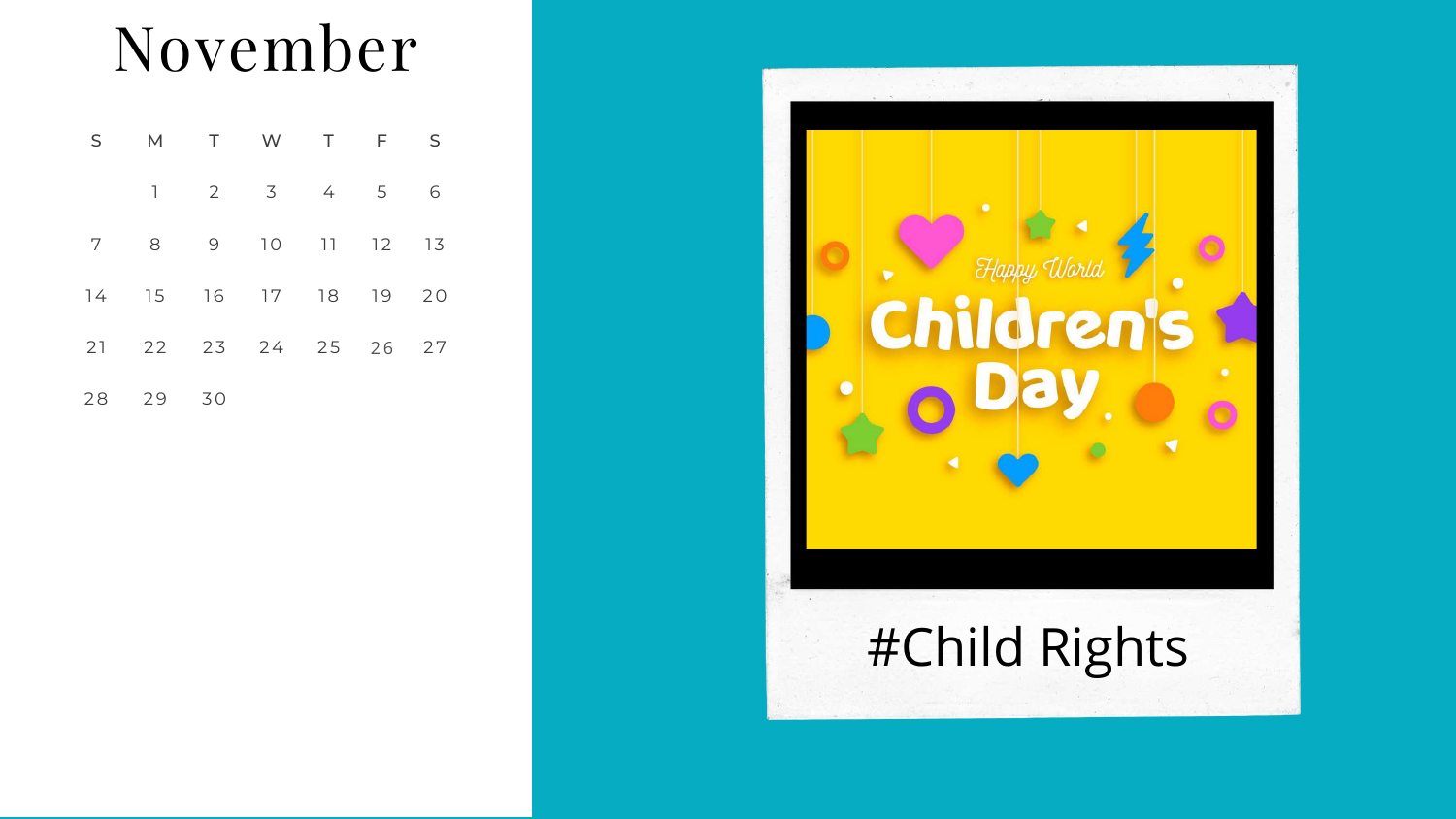### December

| S                                   | M         | $\top$ | <b>W</b>                 | $\top$         | $\overline{F}$ | S              |
|-------------------------------------|-----------|--------|--------------------------|----------------|----------------|----------------|
|                                     |           |        | $\mathbb{L}$             | $\overline{2}$ | 3              | $\overline{4}$ |
| 5                                   | 6         | 7      | $\overline{\mathcal{B}}$ | 9              | 10             | 11             |
| 12                                  | 13        | 74     | 15 16 17                 |                |                | <b>18</b>      |
| 19                                  | <b>20</b> |        | 21 22 23                 |                | 24             | 25             |
| 26                                  | 27        | 28     | 29                       | 30             | 31             |                |
| <b>Farmer's Day 3 Dec No School</b> |           |        |                          |                |                |                |

Get Connected!



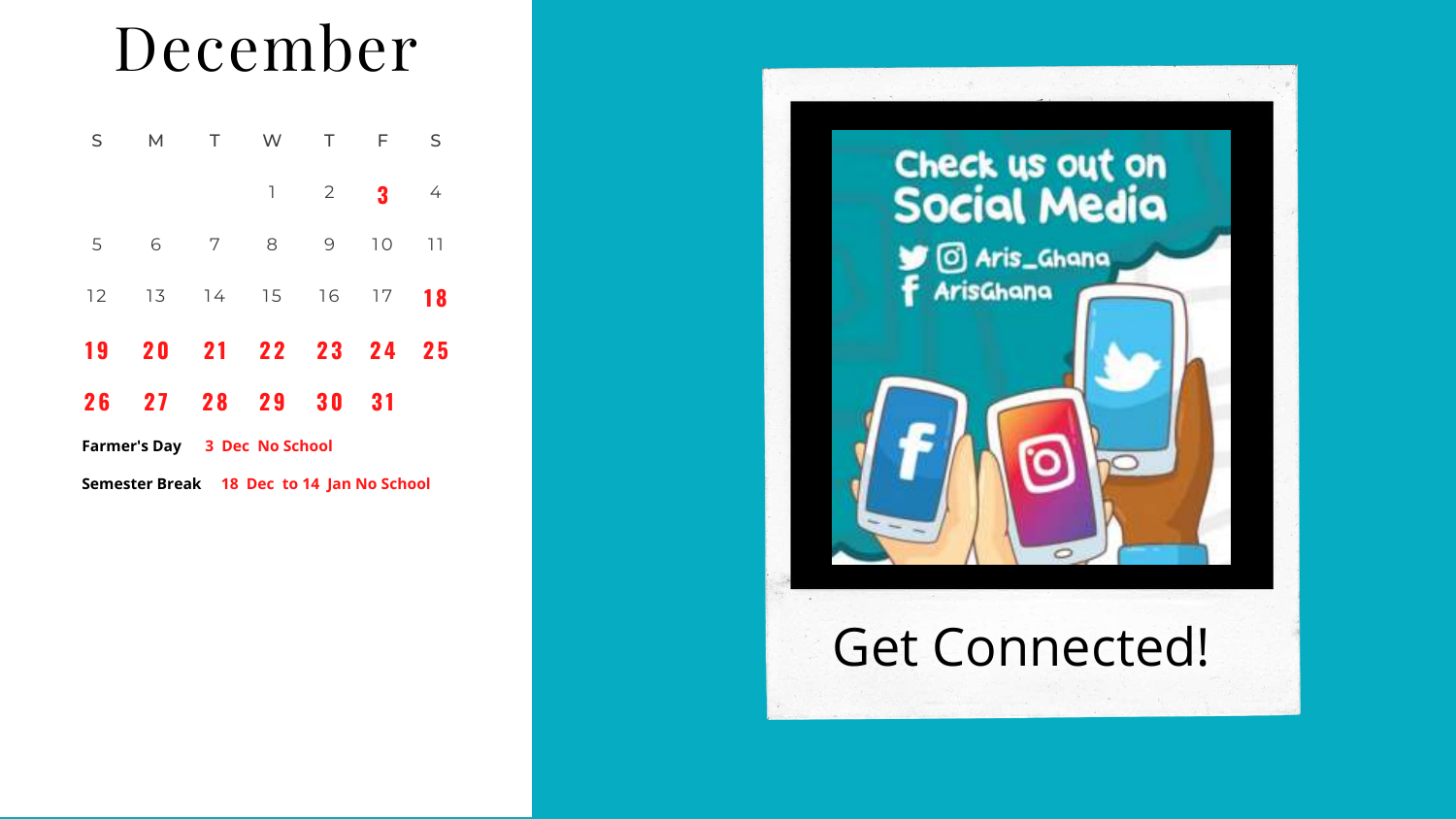### January

|                         | M T W T F S S        |           |  |              |             |
|-------------------------|----------------------|-----------|--|--------------|-------------|
|                         |                      |           |  | $\mathbf{1}$ | $\mathbf 2$ |
| $\overline{\mathbf{3}}$ |                      | 4 5 6 7 8 |  |              | 9           |
|                         | 10 11 12 13 14 15 16 |           |  |              |             |
|                         | 17 18 19 20 21 22    |           |  |              | 23          |
|                         | 24 25 26 27 28 29    |           |  |              | 30          |
| <b>ZI</b>               |                      |           |  |              |             |

 $3<sup>1</sup>$ 



**Semester Break 18 Dec to 14 Jan No School Staff Resume 13 Jan**

**Student Resume 17 Jan**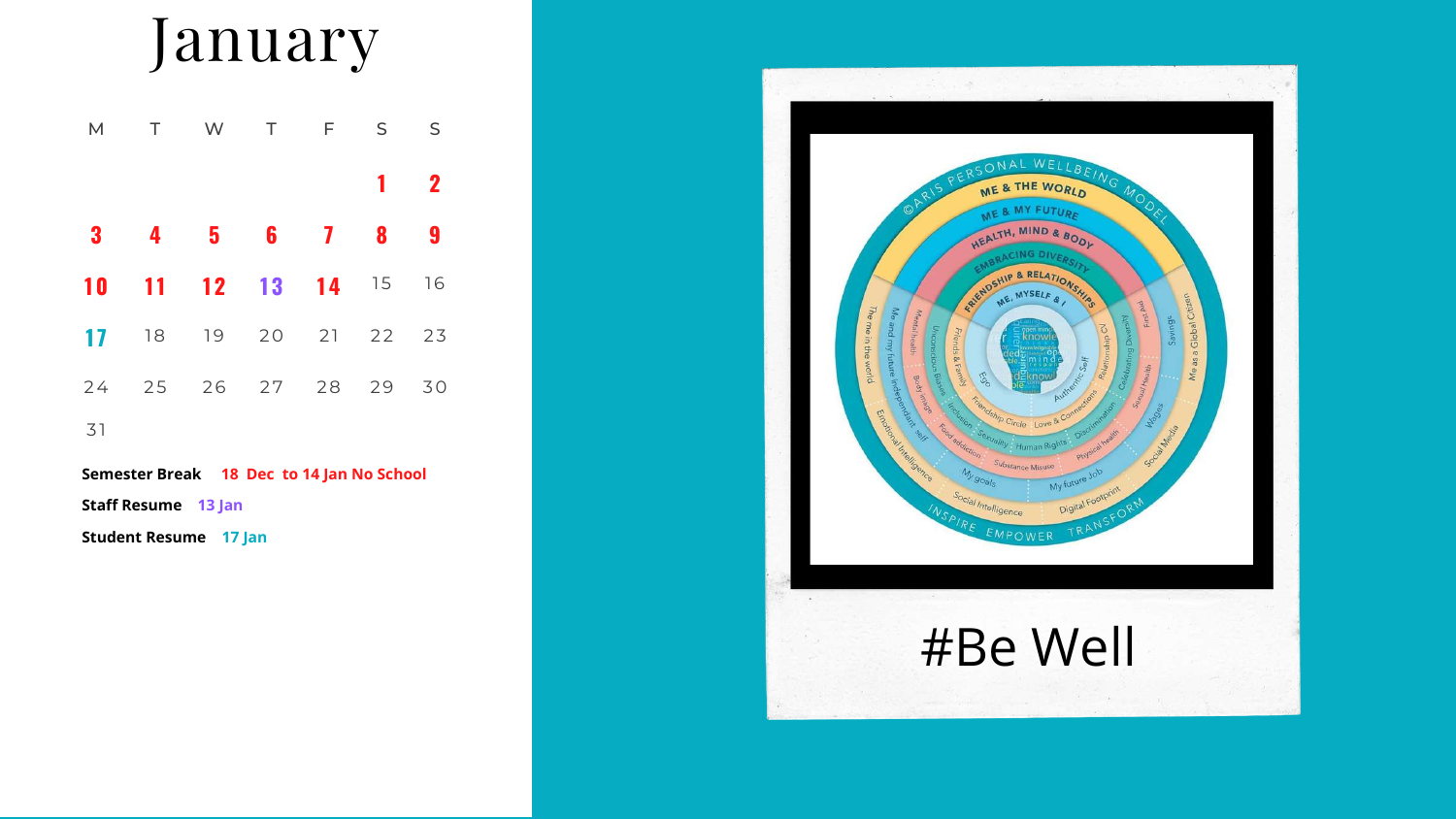# February

| M  | T W T                |                                                                    | F S | S |
|----|----------------------|--------------------------------------------------------------------|-----|---|
|    |                      | $\begin{array}{ccccccccccccccccc}\n1 & 2 & 3 & 4 & 5\n\end{array}$ |     | 6 |
| 7  |                      | 8 9 10 11 12 13                                                    |     |   |
|    | 14 15 16 17 18 19 20 |                                                                    |     |   |
|    | 21 22 23 24 25 26 27 |                                                                    |     |   |
| 28 |                      |                                                                    |     |   |



#### **ARIS Cares Wellbeing Day No School 14 Feb**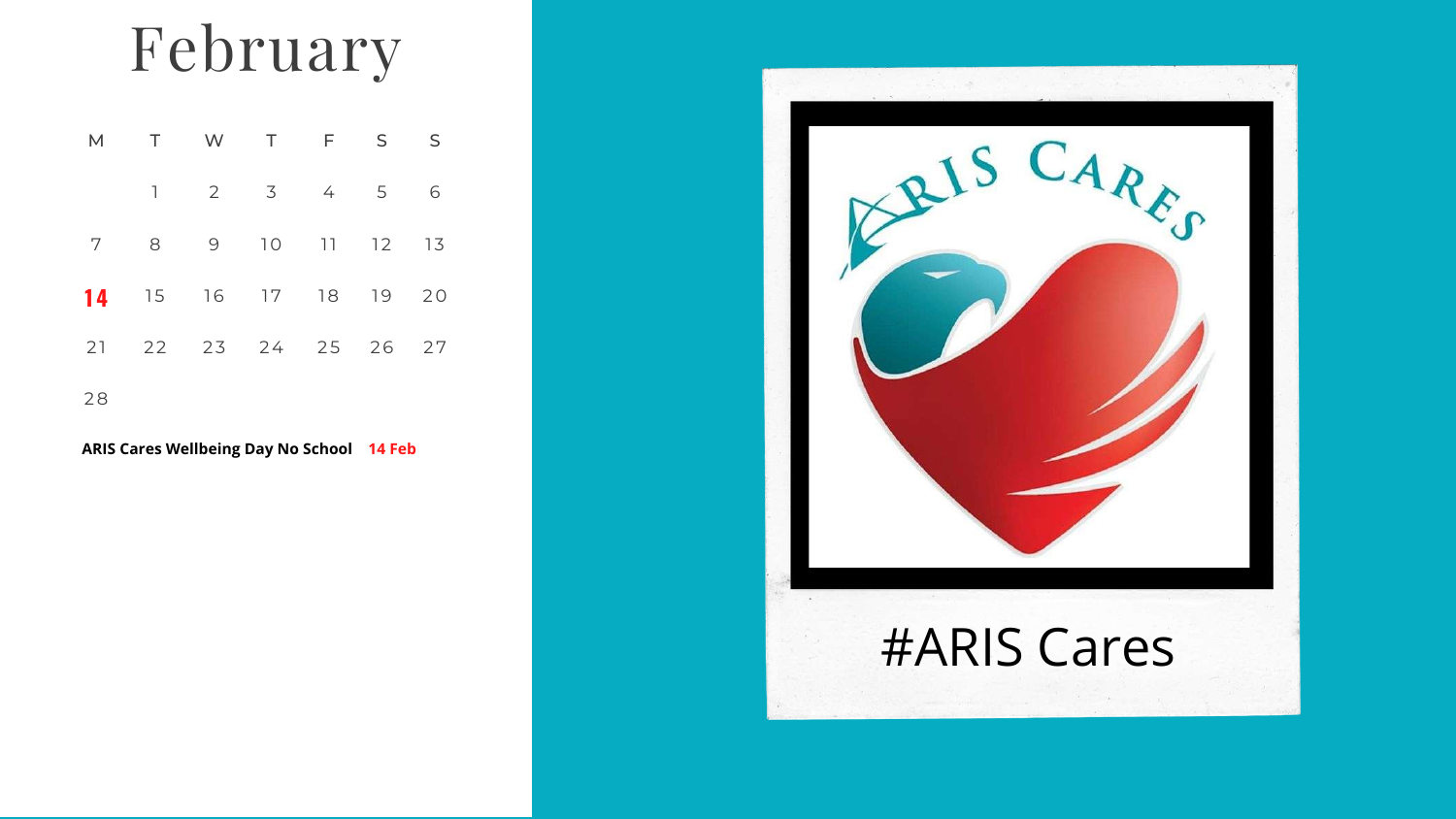### March

| M  | T W T             |                   |    | F S | S  |
|----|-------------------|-------------------|----|-----|----|
|    | $\mathbb{L}$      | 2 3 4 5           |    |     | 6  |
| 7  |                   | 8 9 10 11 12 13   |    |     |    |
|    | 14 15 16 17 18 19 |                   |    |     | 20 |
| 21 |                   | 22 23 24 25 26 27 |    |     |    |
|    | 28 29             | 30                | 31 |     |    |



**Ghana Independence Day 7 March No School Mid Semester Break 21-25 Mar No School**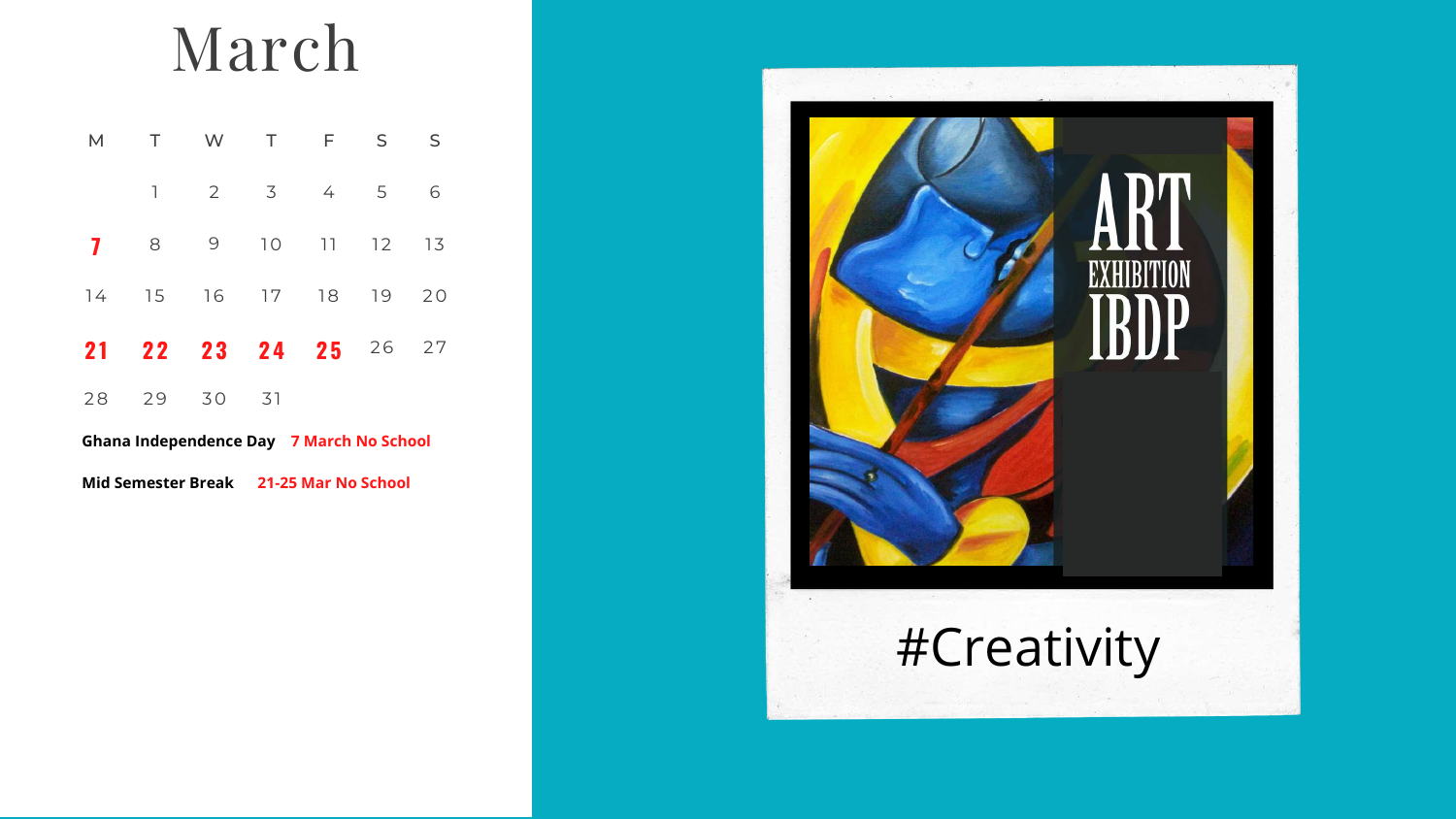# April

| M T W T              |     | F S |             | S  |
|----------------------|-----|-----|-------------|----|
|                      |     |     | $1 \t2 \t3$ |    |
| $4\quad 5$           | 6 7 |     | 8 9         | 10 |
| 11 12 13 14 15 16 17 |     |     |             |    |
| 18 19 20 21 22 23 24 |     |     |             |    |
| 25 26 27 28 29       |     |     | 30          |    |

- **Staff Conference 1 Apr No School**
- **Good Friday 15 Apr No School**
- **Easter 18 Apr No School**

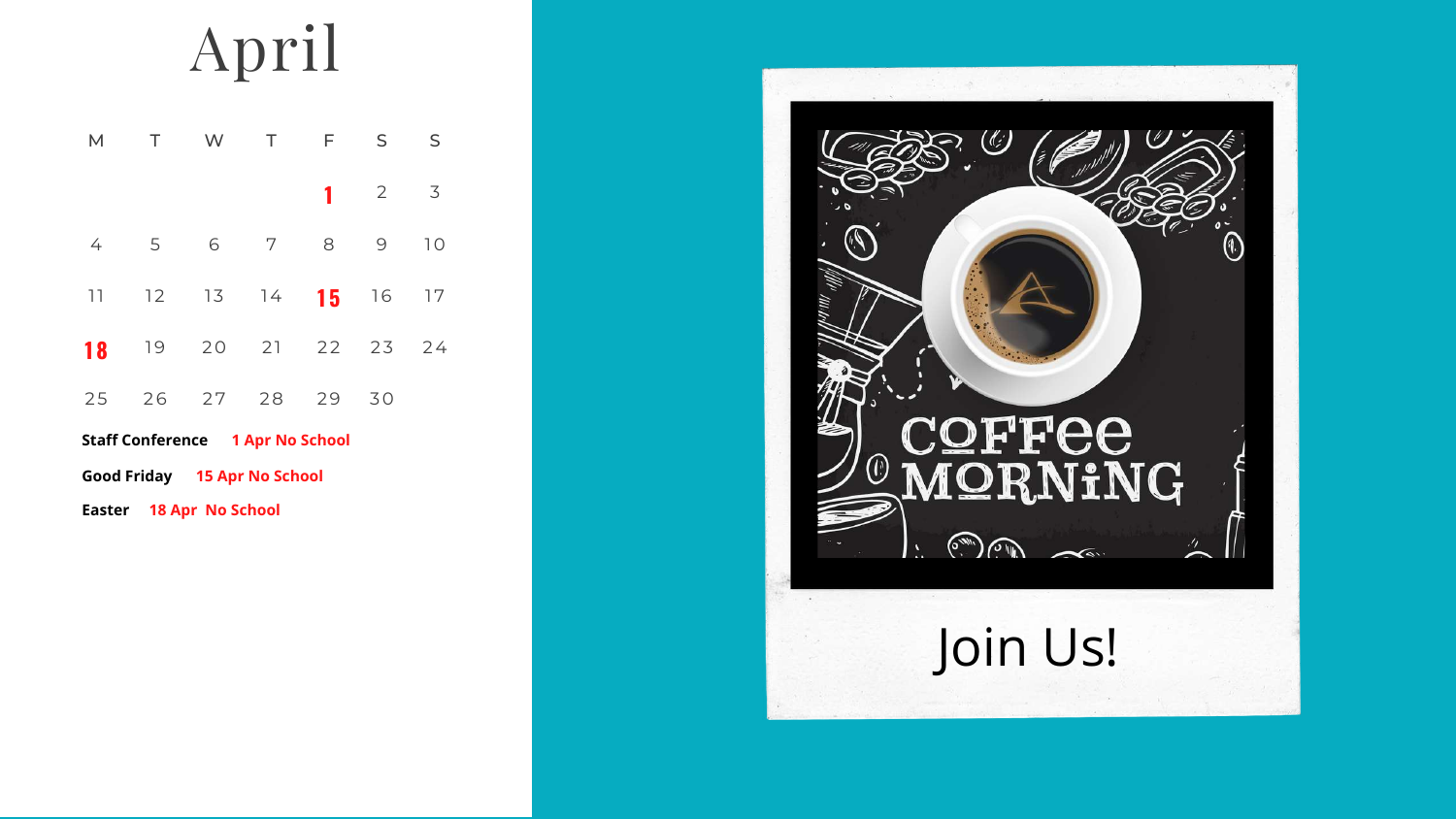#### May

| M           |                | T W T       |  | F S | S  |
|-------------|----------------|-------------|--|-----|----|
|             |                |             |  |     | 1  |
| $\mathbf 2$ | 3              | $4\qquad 5$ |  | 6 7 | 8  |
| 9           | 10             | 11 12 13 14 |  |     | 15 |
| 16          | 17 18 19 20 21 |             |  |     | 22 |
|             | 23 24 25 26 27 |             |  | 28  | 29 |
| 30          | 31             |             |  |     |    |



**May Day 2 May No School Eid ul Fitr 3 May No School**

**IBDP/CP Graduation 28 May**